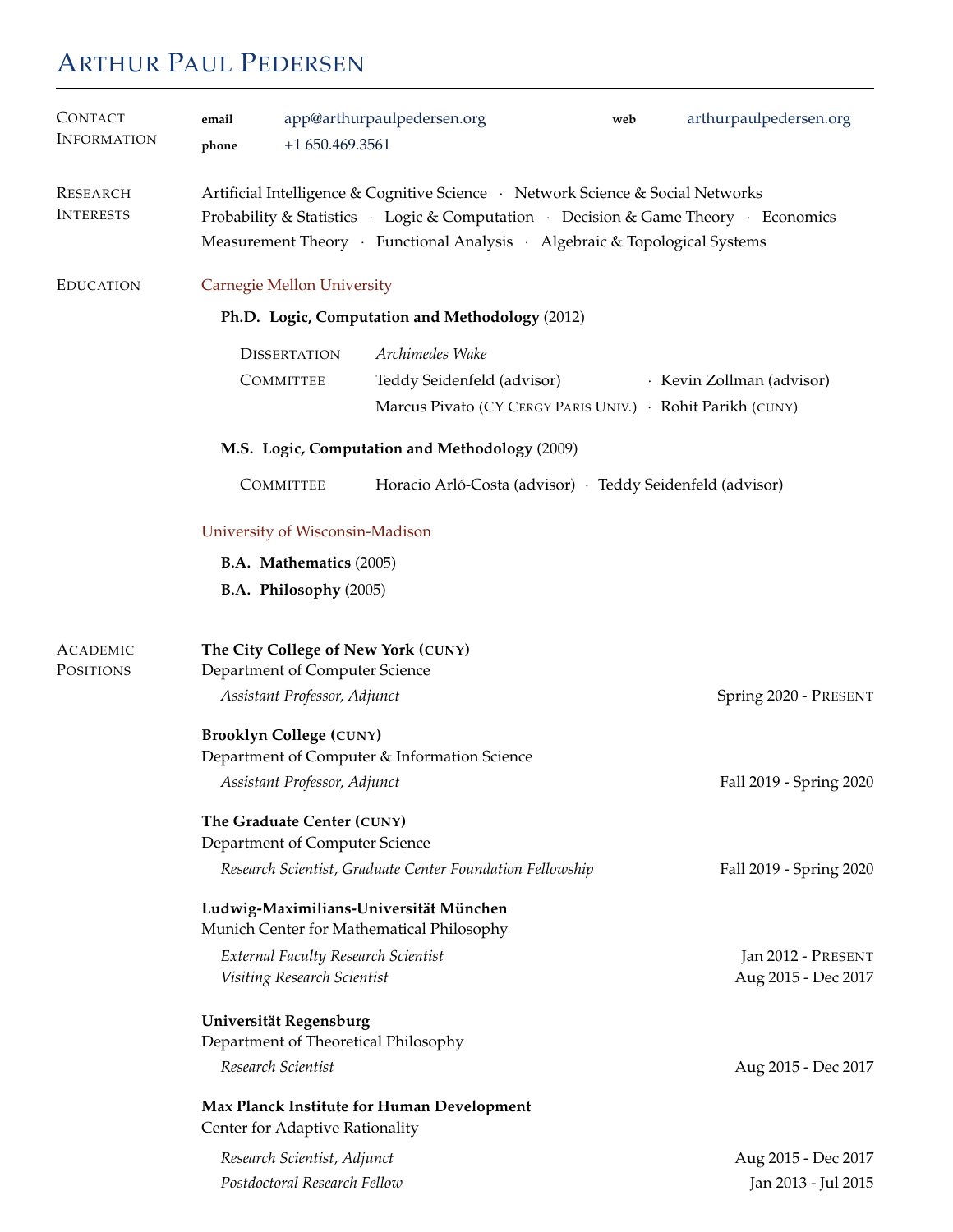| <b>RECENT</b><br><b>FUNDING</b> | US Intelligence Community Center for Academic Excellence (ICCAE)<br>Principal Investigator                                                                                                                                                                                                                                                             |                                                                                                                                                                                                                                                                                   |                       | $2020 - 2021$ |  |  |
|---------------------------------|--------------------------------------------------------------------------------------------------------------------------------------------------------------------------------------------------------------------------------------------------------------------------------------------------------------------------------------------------------|-----------------------------------------------------------------------------------------------------------------------------------------------------------------------------------------------------------------------------------------------------------------------------------|-----------------------|---------------|--|--|
|                                 | PROJECT                                                                                                                                                                                                                                                                                                                                                | Close Encounters of the Wicked Kind                                                                                                                                                                                                                                               |                       |               |  |  |
|                                 | <b>INVESTIGATORS</b>                                                                                                                                                                                                                                                                                                                                   | Shirshendu Chatterjee (CUNY) · Akira Kawaguchi (CUNY)<br>Bud Mishra (COURANT)                                                                                                                                                                                                     | · Rohit Parikh (CUNY) |               |  |  |
| <b>PUBLICATIONS</b>             | "Numerical Patterns in Cris Calude's Work" (with J.D. Stecher, UNIV. OF ALBERTA). Forthcoming<br>in C. Campeanu, M. Dinneen, and K. Svozil, editors, Liber Amicorum for Cris Calude.                                                                                                                                                                   |                                                                                                                                                                                                                                                                                   |                       |               |  |  |
|                                 | "Pseudo-visibility: A Game Mechanic Involving Willful Ignorance" (with S.A. Alexander, U.S.<br>SECURITIES AND EXCHANGE COMMISSION). In Proceedings of the $35^{th}$ International Florida Artificial<br>Intelligence Research Society Conference (FLAIRS-35): 2022. Special Track: Artificial Intelligence in<br>Games, Serious Games, and Multimedia. |                                                                                                                                                                                                                                                                                   |                       |               |  |  |
|                                 | "Less Is More: Decision Making & Information Sharing under Severe Uncertainty" (with G.<br>Lam, THE CITY UNIVERSITY OF NEW YORK). In Proceedings of the 35 <sup>th</sup> International Florida Artificial<br>Intelligence Research Society Conference (FLAIRS-35): 2022. Special Track: Uncertain Reasoning.                                           |                                                                                                                                                                                                                                                                                   |                       |               |  |  |
|                                 | "Rigidity in Elicitation." Journal of the Royal Statistical Society, Series A, Discussion on the Meeting<br>on "Testing by Betting: A Strategy for Statistical and Scientific Communication" (G. Shafer 2020).                                                                                                                                         |                                                                                                                                                                                                                                                                                   |                       |               |  |  |
|                                 | "Dilation and Asymmetric Relevance" (with Gregory Wheeler). In Proceedings of Machine Learn-<br>ing Research (PMLR): 2019.                                                                                                                                                                                                                             |                                                                                                                                                                                                                                                                                   |                       |               |  |  |
|                                 |                                                                                                                                                                                                                                                                                                                                                        | "Qualitative Axioms of Uncertainty as a Foundation for Probability and Decision-Making" (edited<br>and posthumously co-authored with Patrick Suppes). Minds and Machines, 26(2):185-202, 2016.                                                                                    |                       |               |  |  |
|                                 | Finding Foundations for Bounded and Adaptive Rationality (co-edited and co-authored introduction<br>with Ralph Hertwig). Minds and Machines, 26(1-2):2016.                                                                                                                                                                                             |                                                                                                                                                                                                                                                                                   |                       |               |  |  |
|                                 |                                                                                                                                                                                                                                                                                                                                                        | "Dilation, Disintegrations, and Delayed Decisions" (with Gregory Wheeler). In T. Augustin, S.<br>Doria, E. Miranda, and E. Quaeghebeur, editors, Proceedings of the Ninth International Symposium<br>on Imprecise Probability: Theories and Applications (ISIPTA): 227-236, 2015. |                       |               |  |  |
|                                 |                                                                                                                                                                                                                                                                                                                                                        | "Demystifying Dilation" (with Gregory Wheeler). Erkenntnis, 79(6): 1305-1342, December 2014.                                                                                                                                                                                      |                       |               |  |  |
|                                 | "Comparative Expectations." Studia Logica, 102(4): 811-848, August 2014.                                                                                                                                                                                                                                                                               |                                                                                                                                                                                                                                                                                   |                       |               |  |  |
|                                 | "When is an Example a Counterexample?" (with Eric Pacuit and Jan-Willem Romeijn). In B.C.<br>Schipper, editor, Proceedings of the Fourteenth Conference on Theoretical Aspects of Rationality and<br>Knowledge (TARK), 156-165, 2013.                                                                                                                  |                                                                                                                                                                                                                                                                                   |                       |               |  |  |
|                                 | "What Language Dependence Problem? A Reply for Joyce to Fitelson on Joyce" (with Clark<br>Glymour). Philosophy of Science, 79(4): 561-574, October 2012.                                                                                                                                                                                               |                                                                                                                                                                                                                                                                                   |                       |               |  |  |
|                                 |                                                                                                                                                                                                                                                                                                                                                        |                                                                                                                                                                                                                                                                                   |                       |               |  |  |

"Fast and Frugal Heuristics: Rationality and the Limits of Naturalism" (with Horacio Arló-Costa). *Synthese*: 1-20, November 2012.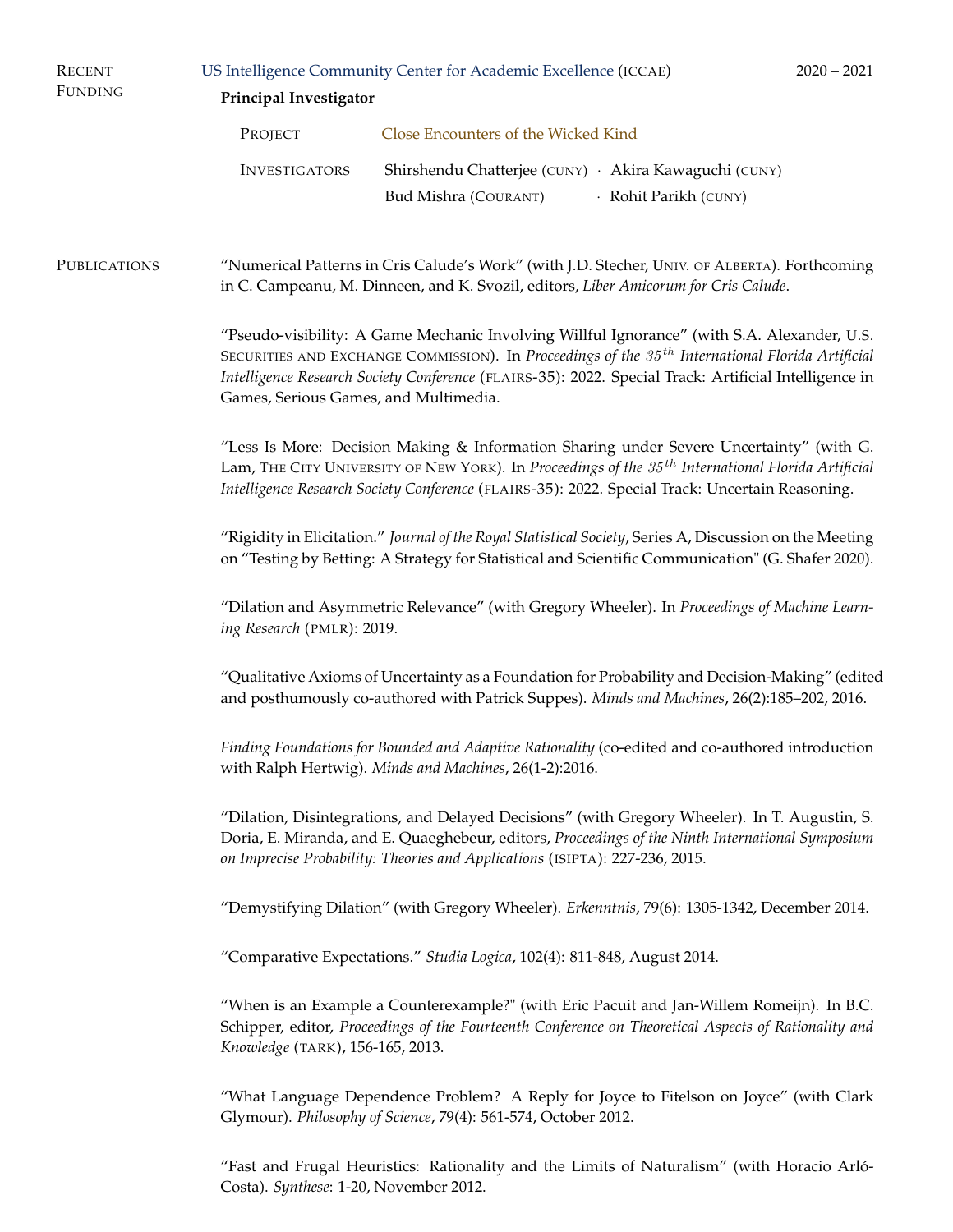| PUBLICATIONS<br>(CONT'D) | "Belief and Probability: A General Theory of Probability Cores" (with Horacio Arló-Costa). In-<br>ternational Journal of Approximate Reasoning, 53(3): 293-315, April 2012.                                                                                                                                                                             |  |
|--------------------------|---------------------------------------------------------------------------------------------------------------------------------------------------------------------------------------------------------------------------------------------------------------------------------------------------------------------------------------------------------|--|
|                          | "Belief Revision" (with Horacio Arló-Costa). In L. Horsten and R. Pettigrew, editors, Continuum<br>Companion to Philosophical Logic. Continuum Press, 2011.                                                                                                                                                                                             |  |
|                          | "Bounded Rationality: Models for Some Fast and Frugal Heuristics" (with Horacio Arló-Costa).<br>In A. Gupta, J.F.A.K. van Benthem, and E. Pacuit, editors, Games, Norms and Reasons: Logic at the<br>Crossroads. Springer, 2011. A tribute to Rohit Parikh on the occasion of his 70th birthday.                                                        |  |
|                          | "Social Norms, Rational Choice and Belief Change" (with Horacio Arló-Costa). In E.J. Olsson<br>and S. Enqvist, editors, Belief Revision meets Philosophy of Science, Vol. 21 of Logic, Epistemology,<br>and the Unity of Science. Springer, 2010.                                                                                                       |  |
|                          | "A Proof of Completeness for Continuous First-Order Logic" (with Itaï Ben Yaacov). Journal of<br>Symbolic Logic, 75(1): 168-190, March 2010.                                                                                                                                                                                                            |  |
| PREPRINTS                | "Just Can't Get Enough? Choose Just Enough Foundations of Probability" (with S.A. Alexander,<br>U.S. SECURITIES AND EXCHANGE COMMISSION). (2022).                                                                                                                                                                                                       |  |
|                          | "Adversarial Attacks in Cooperative AI" (with T. Fujimoto, PACIFIC NORTHWEST NATIONAL LAB-<br>ORATORY). (2022).                                                                                                                                                                                                                                         |  |
|                          | "Representation and Invariance in Reinforcement Learning" (with S.A. Alexander, U.S. SECURI-<br>TIES AND EXCHANGE COMMISSION). Preprint arXiv:2112.07752 (2021).                                                                                                                                                                                        |  |
|                          | "Set-Valued Bayesian Consensus" (2021)                                                                                                                                                                                                                                                                                                                  |  |
|                          | "Strategic Transparency in Economies of Information Exchange" (with E. Pacuit, UNIV. OF MARY-<br>LAND; and G. Lam, THE CITY COLLEGE OF NEW YORK)                                                                                                                                                                                                        |  |
|                          | "Trivialities and Possibilities of Normative Accounting Standards" (with J. Stecher, UNIV. OF<br>ALBERTA).                                                                                                                                                                                                                                              |  |
| PRESENTATIONS            | "Measurement Theory sans Archimedes or Order, with Applications to Logic, Probability, and<br>Choice" (with S.A. Alexander, U.S. SECURITIES AND EXCHANGE COMMISSION; L.S. Moss, INDIANA<br>UNIV.; J.D. Stecher, UNIV. OF ALBERTA). (July 2022). The 55 <sup>th</sup> Annual Meeting of the Society for<br>Mathematical Psychology (MATHPSYCH), Toronto. |  |
|                          | "Money can't buy me love." (June 2021). The 20th Annual Conference of the Society for the Advance-<br>ment of Economic Theory (SAET): Current Trends in Economics, Seoul.                                                                                                                                                                               |  |
|                          | "The Hahn-Hölder." (May 2021). The Nineteenth Annual Workshop on Combinatorial and Additive<br>Number Theory (CANT), New York City.                                                                                                                                                                                                                     |  |
|                          | "Money can't buy me love." (April 2021). Indiana University Logic Seminar, Department of Math-<br>ematics, Indiana University.                                                                                                                                                                                                                          |  |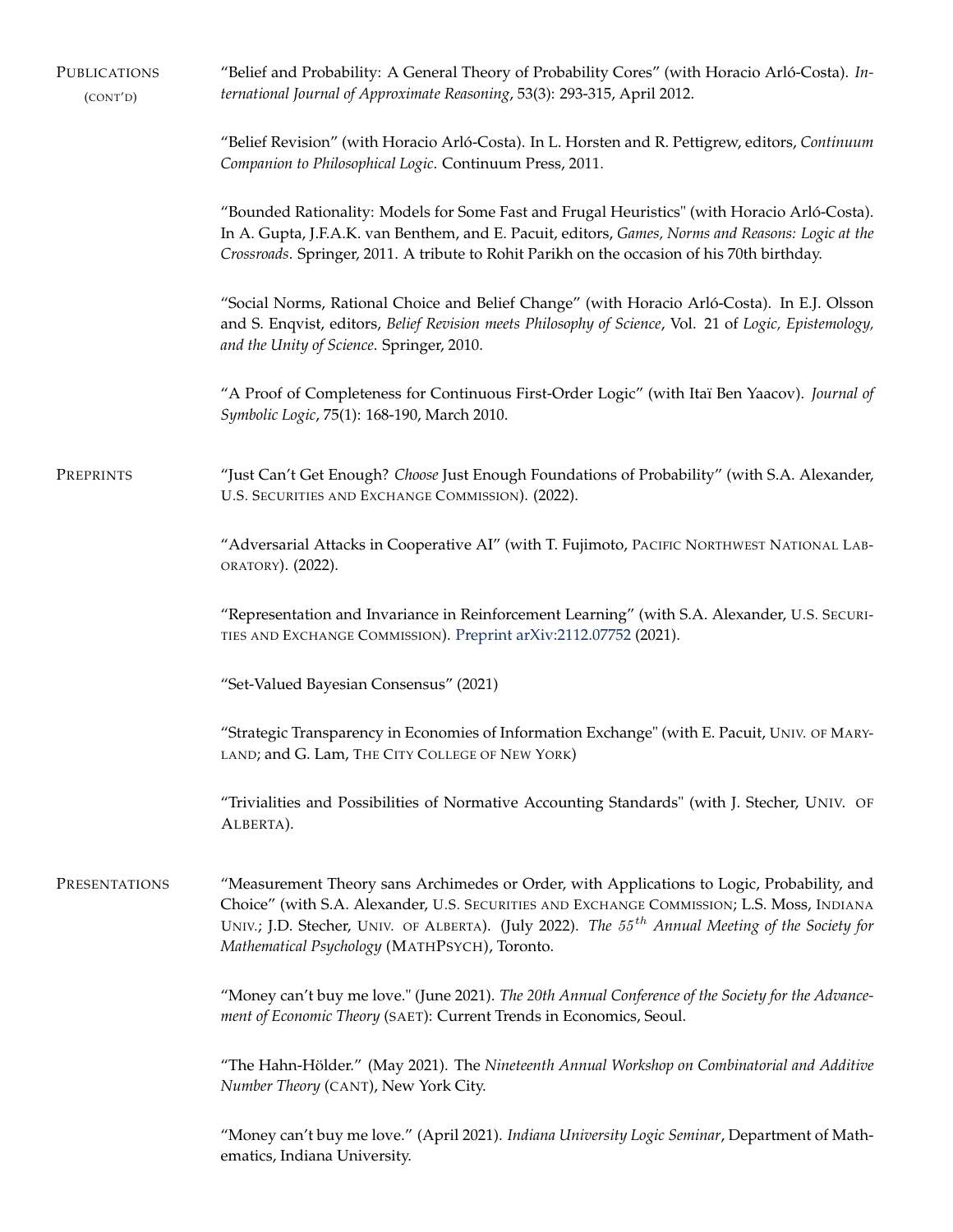PRESENTATIONS (CONT'D) "Rigidity in Elicitation." *Royal Statistical Society Discussion Meeting*: Glenn Shafer's "Testing by Betting: A Strategy for Statistical and Scientific Communication," *Royal Statistical Society International Conference 2020*.

> "Bayesian Aggregation under Severe Uncertainty and Unresolved Conflict." (October 2019). *Seminar in Logic, Games and Language*, Department of Computer Science, CUNY Graduate Center.

> "From Hölder to Hahn: Comparative, Classificatory, and Quantitative Conceptions in Probability and Decision." (April 2019). *Logic, Probability, and Games*, University Seminars, Columbia University.

> "Invited Discussion Panel." (April 2016). *Second Munich Graduate Workshop in Mathematical Philosophy: Formal Epistemology*, Munich Center for Mathematical Philosophy.

> "Dilation and the Value of Information" (with Gregory Wheeler). (March 2016). *Fifth Annual Meeting of New Frameworks of Rationality*, Schloss Etelsen.

> "Conditionals and Conditional Reasoning: Qualitative Perspectives" (with Hans Rott). (March 2016). *Fifth Annual Meeting of New Frameworks of Rationality*, Schloss Etelsen.

> "Invited Tutorial Session." (March 2016). *MuST 9: Evidence, Inference, and Risk*, Munich Center for Mathematical Philosophy.

> "Full Belief and Partial Belief under Conditions of Severe Uncertainty" (March 2016). *Invited Symposium*: *Full Belief and Partial Belief. The* 113 th *Annual Meeting of the Central Division of the American Philosophical Association* (APA), Chicago.

> "Comparative, Classificatory, and Quantitative Conceptions of Probability, Independence, and Entropy." (16 February 2016). Workshop on Entropy, Ludwigsburg University.

> "Admissible Decisions, Permissive Previsions" (5 November 2015). *Colloquium in Mathematical Philosophy*, Munich Center for Mathematical Philosophy.

> "Strictly Coherent Choice under Uncertainty." (3 September 2015). *The Eighth Workshop on Principles and Methods of Statistical Inference with Interval Probability* (WPMSIIP), Department of Statistics, Ludwig-Maximilians-Universität München.

> "Predictable Doubts" (with Gregory Wheeler). (1 September 2015). *The Eighth Workshop on Principles and Methods of Statistical Inference with Interval Probability* (WPMSIIP), Department of Statistics, Ludwig-Maximilians-Universität München.

> "Dilation, Disintegrations, and Delayed Decisions" (with Gregory Wheeler). (July 2015). *The Ninth Bienniel International Symposium on Imprecise Probability: Theories and Applications* (ISIPTA), Pescara.

> "Slightly More Radical Personal Probability." (8 July 2015). *Bristol-Groningen Conference in Formal Epistemology*, University of Bristol.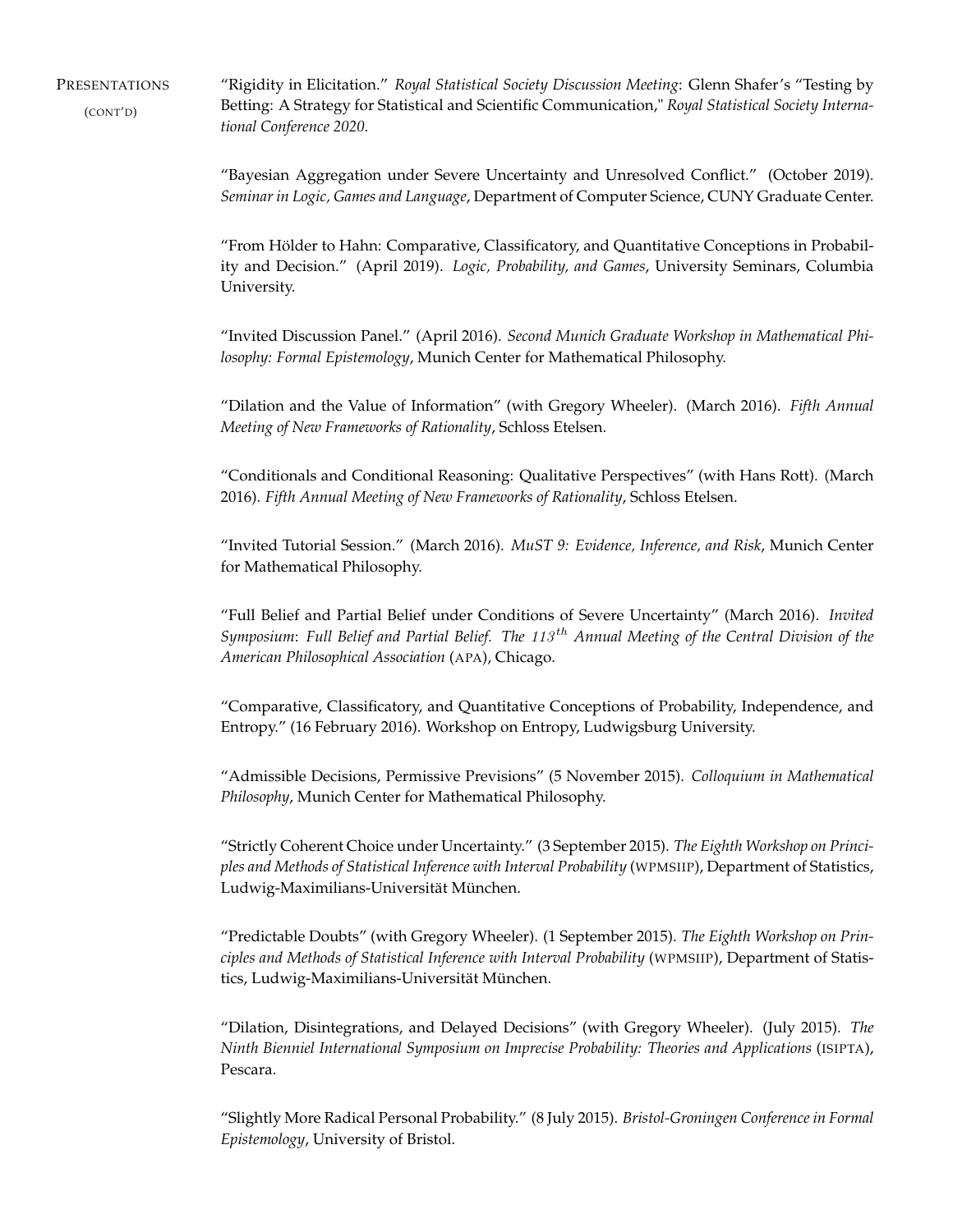PRESENTATIONS (CONT'D) "Slightly More Radical Personal Probability." (13 June 2015). *Workshop on Probability and Belief*, University of Regensburg.

> "Comparative Expectations" (2 June 2015). *Research Colloquium*, Düsseldorf Center for Logic and Philosophy of Science, Heinrich Heine University Düsseldorf.

> "Dilation, Disintegrations, Dominance Principles, and Delayed Decisions." (6 February 2015). *Workshop on Information, Search, and Causes: Rational and Cognitive Approaches*, Center for Logic, Language, and Cognition, University of Turin.

> "Demystifying Dilation" (with Gregory Wheeler). (27 June 2014). *Workshop on Imprecise Probabilities in Statistics and Philosophy*, Munich Center for Mathematical Philosophy.

> "Numerical Representations of Ordered Vector Spaces." (6 June 2014). *Seminar on Model Theory*, Department of Mathematics and Statistics, University of Konstanz.

> "Dogmas, Dominance, and Disintegrations." (30 April 2014). *Formal Epistemology Symposium: Justification and Probabilistic Support*, Faculty of Philosophy, University of Groningen. "Great Expectations: Strictly Coherent Preferences, No Holds Barred." (16 October 2013). *Research Colloquium*, Adaptive Behavior and Cognition, Max Planck Institute for Human Development.

> "Prospects for a Theory of Non-Archimedean Expected Utility: Impossibilities and Possibilities." (18 September 2013). *The Sixth Workshop on Combining Probability and Logic* (PROGIC), Munich Center for Mathematical Philosophy.

> "An Extension Theorem and a Numerical Representation Theorem for Qualitative Comparative Expectations without an Archimedean Axiom, without Measurability or Closure Conditions, and without help from Ultraproducts." (6 August 2013). *The 46<sup>th</sup> Annual Meeting of the Society for Mathematical Psychology* (MATHPSYCH), University of Potsdam.

> "A Very Brief Introduction to Non-Monotonic Logic: Formal and Philosophical Issues." (1 August 2013). *Workshop on Descriptive and Normative Theories of Conditionals*, Adaptive Behavior and Cognition, Max Planck Institute for Human Development.

> "Strictly Coherent Preferences, No Holds Barred." (25 July 2013). *The* 13 th *Annual Conference of the Society for the Advancement of Economic Theory* (SAET): *Current Trends in Economics*, Mines ParisTech.

> "Bigger is Not Always Better When Nothing is Good Enough." (18 July 2013). *Colloquium in Mathematical Philosophy*, Munich Center for Mathematical Philosophy.

> "When is an Example a Counterexample?" (with Eric Pacuit and Jan-Willem Romeijn). (7 January 2013; delivered by Hans van Ditmarsch on our behalf). *The* 14 th *Conference on Theoretical Aspects of Rationality and Knowledge* (TARK), Institute of Mathematical Sciences.

> "Conditional Probability, Conditionals, Belief, And Decision: The Theory of Probability Cores." (3 August 2012). *Logic Workshop in Buenos Aires*, Sociedad Argentina De Análisis Filisófico.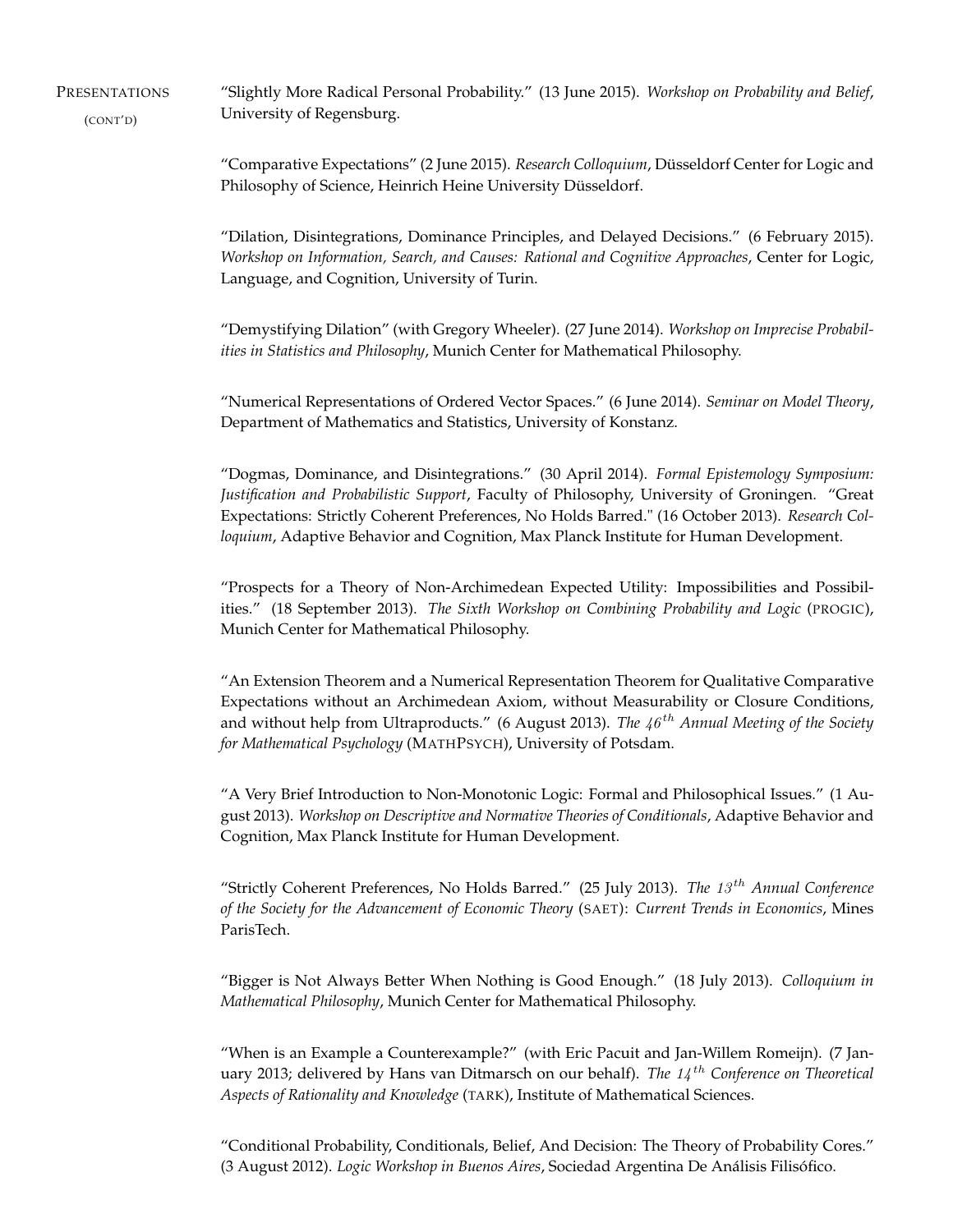**PRESENTATIONS** (CONT'D)

"Individual and Collective Deliberation in Decision Making" (with Eric Pacuit). (5 June 2012). *Workshop on Consensus*, Ecole Normale Supérieure.

"The Theory of Probability Cores in Bayesian Epistemology and Decision Theory." (2 June 2012). *The Ninth Annual Formal Epistemology Workshop* (FEW), Munich Center for Mathematical Philosophy.

"Matryoshka Epistemology: The Role of Cores in Belief and Decision." (19 November 2011). *Commemorative Colloquium for Horacio Arló-Costa*, Carnegie Mellon University.

"Matryoshka Epistemology: The Role of Cores in Belief and Decision." (10 September 2011). *The Fifth Workshop on Combining Probability and Logic* (PROGIC), Columbia University.

"Filling in the Foundations of Probability." (9 September 2011). *Seminar on Logic and Games*, CUNY Graduate Center.

"Dutch Books for Primitive Conditional Probability and Lexicographic Decision-Making, or Probabilism with Tiers: Where to Find Support when You Want It." (26 June 2011). *The Eighth Annual Episteme Conference*, Carnegie Mellon University.

"Fast and Frugal Heuristics in Perspective: Take the Best and the Priority Heuristic in Perspective" (with Horacio Arló-Costa). (1 December 2010). *Workshop on Experience, Heuristics, and Choice: Prospects for Bounded Rationality*, Carnegie Mellon University.

"Indicative Conditionals, Obligation and Decision Theoretic Conditionals" (with Horacio Arló-Costa). (4 September 2010). *The Seventh Annual Formal Epistemology Workshop* (FEW), University of Konstanz.

"Fast and Frugal Heuristics: Take the Best and the Priority Heuristic in Perspective" (with Horacio Arló-Costa). (15 April 2010). *Synthese Conference on Epistemology and Economics*, Columbia University.

"Comments on Sarah Moss's 'Updating as Communication.' " (19 June 2009). *The Sixth Annual Formal Epistemology Workshop* (FEW), Carnegie Mellon University.

"Comments on Paul Weirich's 'Calibration.' " (20 February 2009). *The* 106 th *Annual Meeting of the Central Division of the American Philosophical Association* (APA), Chicago.

"Completeness for Continuous First-Order Logic." (10 April 2007). *Mathematical Logic Seminar*, Department of Mathematical Sciences, Carnegie Mellon University.

"Completeness for Continuous First-Order Logic." (2 March 2006). *Southern Wisconsin Logic Colloquium* (SWLC), Department of Mathematics, University of Wisconsin-Madison.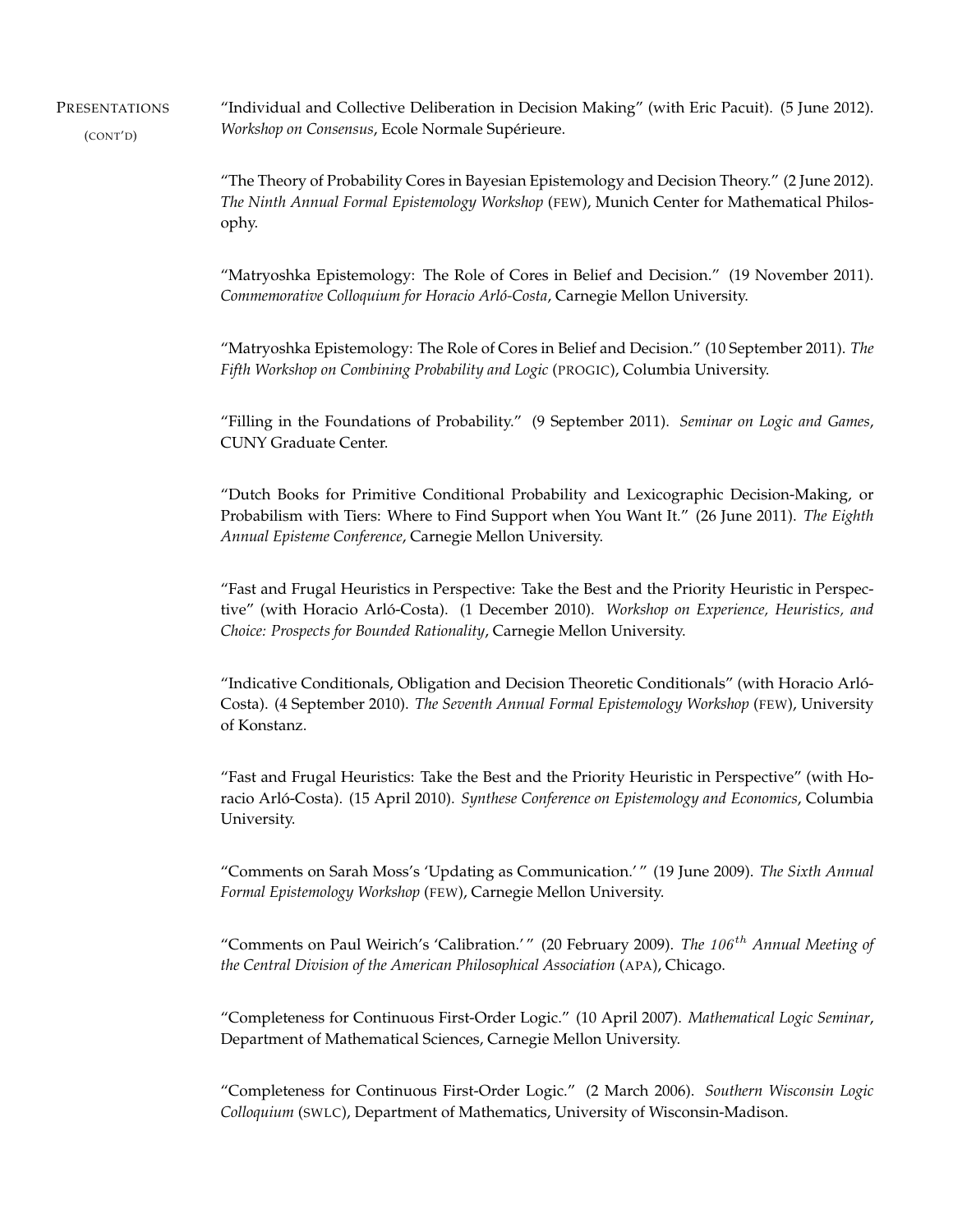*Minds and Machines*

## **Journal Referee**

*The Journal of Symbolic Logic* · *Theory and Decision* · *Journal of Economic Methodology* · *Mind International Journal of Approximate Reasoning* · *Mathematical Logic Quarterly* · *Synthese The Review of Symbolic Logic* · *The British Journal for the Philosophy of Science* · *Erkenntnis Journal of Philosophical Logic* · *Studia Logica* · *Philosophy of Science* · *The Journal of Philosophy Minds and Machines* · *Philosophical Quarterly* – multiple times for most journals –

### **Conference Referee**

*International Symposium on Imprecise Probability:Theories and Applications* (ISIPTA) in Granada (2021) *International Symposium on Imprecise Probability:Theories and Applications* (ISIPTA) in Ghent (2019) *International Symposium on Imprecise Probability:Theories and Applications* (ISIPTA) in Pescara (2015) *Theoretical Aspects of Rationality and Knowledge* (TARK) in Pittsburgh (2015) *Conference on Causal and Probabilistic Reasoning* (CPR) in Munich (2015) *Meeting of the Central States Philosophical Association* (CSPA) in Evanston (2014) *Conference on Logic and the Foundations of Game and Decision Theory* (LOFT) in Bergen (2014) *Finding Foundations for Bounded and Adaptive Rationality* in Berlin (2013) *Workshop on Logic, Language, Information and Computation* (WoLLIC) in Buenos Aires (2012) *Games, Interactive Rationality and Learning* (GIRL) in Lund (2012) *Meeting of Society for Exact Philosophy* (SEP) in Winnipeg (2011) *Meeting of the Canadian Philosophical Association* (CPA) in Montreal (2010)

#### **Program Committee Member**

*International Symposium on Imprecise Probability:Theories and Applications* (ISIPTA) in Granada (2021) *International Symposium on Imprecise Probability:Theories and Applications* (ISIPTA) in Ghent (2019) *International Symposium on Imprecise Probability:Theories and Applications* (ISIPTA) in Lugano (2017) *Munich Graduate Workshop in Mathematical Philosophy: Formal Epistemology* in Munich (2016) *Conference on Logic and the Foundations of Game and Decision Theory* (LOFT) in Maastricht (2016) *Conference on Causal and Probabilistic Reasoning* (CPR) in Munich (2015) *International Symposium on Imprecise Probability:Theories and Applications* (ISIPTA) in Pescara (2015) *Conference on Logic and the Foundations of Game and Decision Theory* (LOFT) in Bergen (2014) *Finding Foundations for Bounded and Adaptive Rationality* in Berlin (2013) SIPTA *Workshop on Uncertainty* at Columbia University (2010)

## **Conference & Program Chair**

*Conceptions of Belief in Philosophy and Science* in Regensburg (2016) *Finding Foundations for Bounded and Adaptive Rationality* in Berlin (2013)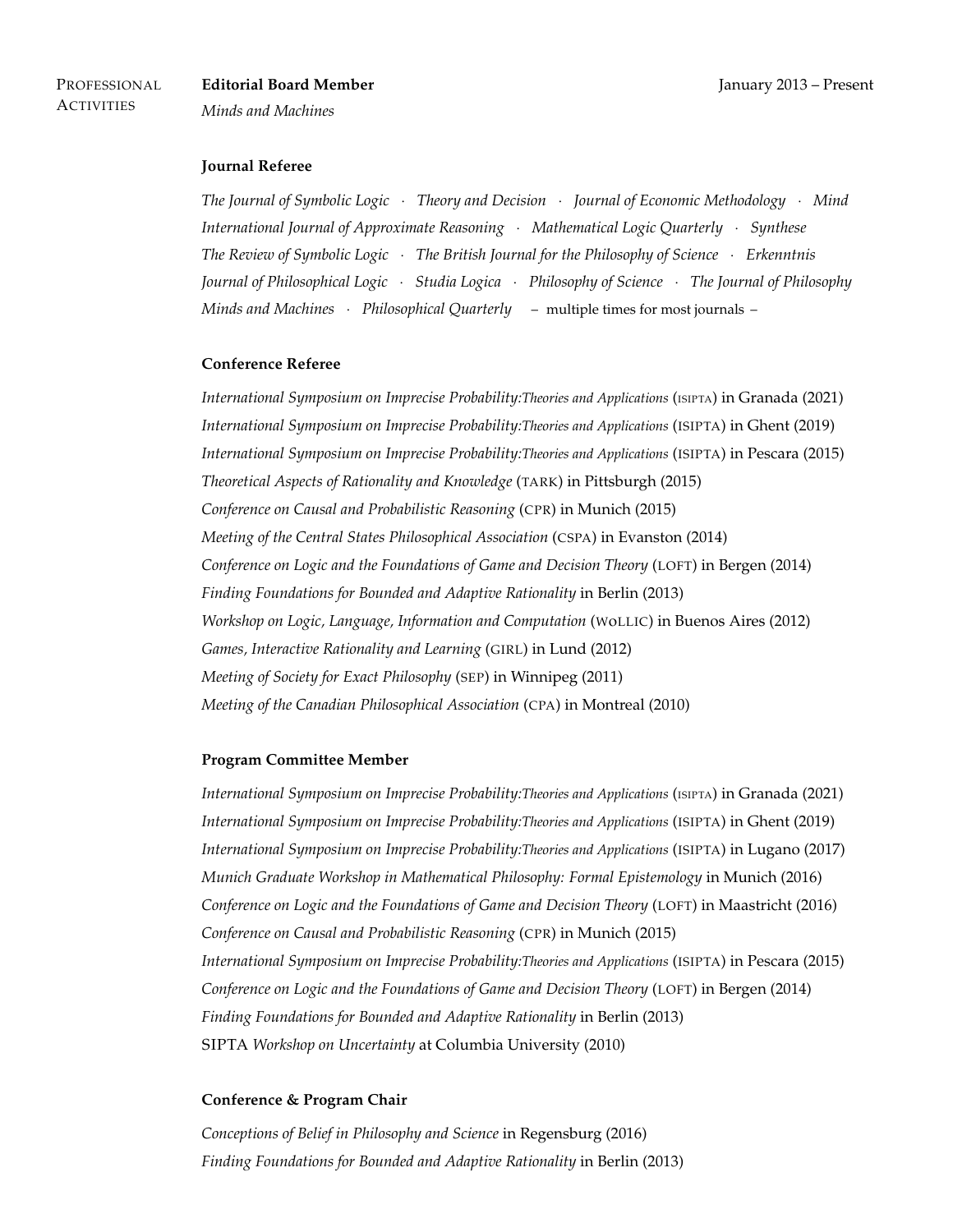| PROFESSIONAL<br><b>ACTIVITIES</b> | <b>Presiding Administrator</b>                                   |                                            |  |  |
|-----------------------------------|------------------------------------------------------------------|--------------------------------------------|--|--|
| (CONT'D)                          | Choice & Inference                                               | $2011 - 2017$                              |  |  |
|                                   | <b>Professional Societies</b>                                    |                                            |  |  |
|                                   | American Mathematical Society                                    | AMS                                        |  |  |
|                                   | Society for Imprecise Probability: Theories and Applications     | <b>SIPTA</b>                               |  |  |
|                                   | Society for the Advancement of Economic Theory                   | SAET                                       |  |  |
|                                   | Society for Mathematical Psychology                              | <b>SMP</b>                                 |  |  |
|                                   | <b>Industry Credential</b>                                       |                                            |  |  |
|                                   | Cybersecurity - Faculty Instructor, Advanced IBM Certification   | 2022                                       |  |  |
|                                   |                                                                  |                                            |  |  |
| <b>ACADEMIC</b><br><b>SERVICE</b> | <b>Student Research Supervisor</b>                               |                                            |  |  |
|                                   | The City College of New York (CUNY)                              | Grove School of Engineering                |  |  |
|                                   | Grove Data Science Scholars Program                              | Spring 2022 - PRESENT                      |  |  |
|                                   | <b>Consortium Research Supervisor</b>                            |                                            |  |  |
|                                   | The City College of New York (CUNY)                              | Grove School of Engineering                |  |  |
|                                   | US Intelligence Community Center for Academic Excellence (ICCAE) | Spring 2021 - PRESENT                      |  |  |
|                                   | <b>Student Research Supervisor</b>                               |                                            |  |  |
|                                   | The City College of New York (CUNY)                              | Grove School of Engineering                |  |  |
|                                   | NSF Research Experiences for Undergraduates Program              | Summer · Fall 2021                         |  |  |
|                                   | <b>Consortium Research &amp; Curriculum Committee</b>            |                                            |  |  |
|                                   | The City College of New York (CUNY)                              | Grove School of Engineering                |  |  |
|                                   | US Intelligence Community Center for Academic Excellence (ICCAE) | Fall 2021 - PRESENT                        |  |  |
|                                   | <b>Faculty Selection Interviewer</b>                             |                                            |  |  |
|                                   | <b>Center for Adaptive Rationality</b>                           | Max Planck Institute for Human Development |  |  |
|                                   |                                                                  |                                            |  |  |

ARC Faculty Search Committee February 2014 – August 2015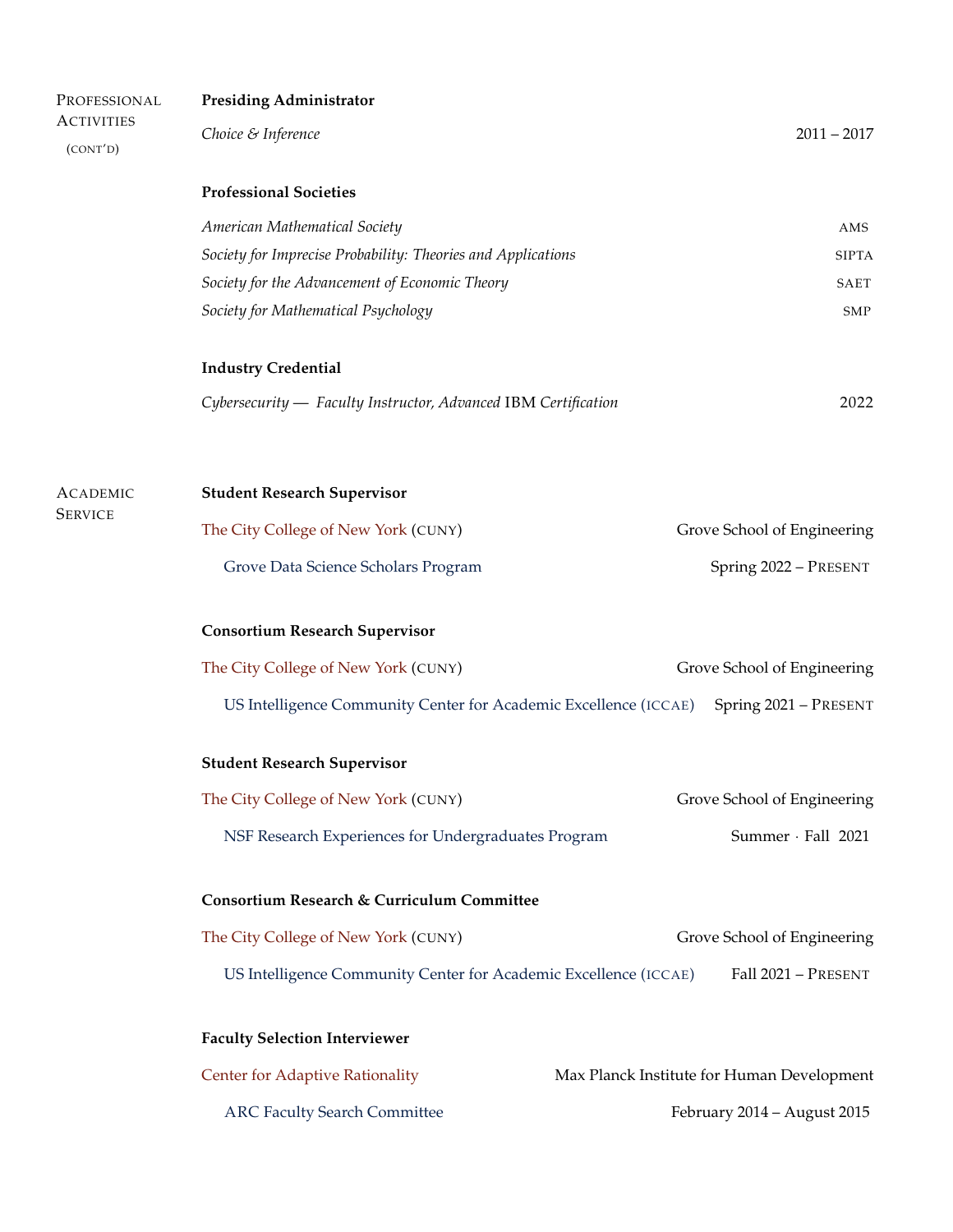| <b>ACADEMIC</b>            | <b>Applicant Selection Committee</b>                                                 |                                                                                 |  |  |
|----------------------------|--------------------------------------------------------------------------------------|---------------------------------------------------------------------------------|--|--|
| <b>SERVICE</b><br>(CONT'D) | <b>Center for Adaptive Rationality</b><br>Max Planck Institute for Human Development |                                                                                 |  |  |
|                            | Annual Summer Institute on Bounded Rationality                                       | April 2013 - April 2015                                                         |  |  |
|                            | <b>Graduate Admissions Committee</b>                                                 |                                                                                 |  |  |
|                            | Dietrich College of Humanities & Social Sciences                                     | Carnegie Mellon University                                                      |  |  |
|                            | Department of Philosophy                                                             | January 2009 - February 2009                                                    |  |  |
| <b>TEACHING</b>            | Instructor                                                                           |                                                                                 |  |  |
|                            | The City College of New York (CUNY)                                                  | Department of Computer Science                                                  |  |  |
|                            | <b>Upper Division - Research</b>                                                     |                                                                                 |  |  |
|                            | <b>SENIOR PROJECT I</b>                                                              | Spring 2020                                                                     |  |  |
|                            | <b>SENIOR PROJECT II</b>                                                             | Fall 2020                                                                       |  |  |
|                            | <b>Upper Division - Advanced</b>                                                     |                                                                                 |  |  |
|                            | COMPUTABILITY                                                                        | Spring 2022                                                                     |  |  |
|                            | MATHEMATICAL OPTIMIZATION TECHNIQUES<br>COMPUTATIONAL COMPLEXITY                     | Spring $2021 \rightarrow$ Fall 2021<br>Fall 2021                                |  |  |
|                            | <b>Upper Division - Intermediate</b>                                                 |                                                                                 |  |  |
|                            | THEORETICAL COMPUTER SCIENCE                                                         | Spring · Summer · Fall 2021 → Spring 2022<br>$\triangleleft$ Spring · Fall 2020 |  |  |
|                            | Lower Division - Intermediate                                                        |                                                                                 |  |  |
|                            | <b>DISCRETE STRUCTURES</b>                                                           | Summer 2021 $\rightarrow$ Spring 2022                                           |  |  |
|                            | <b>Brooklyn College (CUNY)</b>                                                       | Department of Computer & Information Science                                    |  |  |
|                            | <b>Upper Division - Intermediate</b>                                                 |                                                                                 |  |  |
|                            | <b>ANALYSIS OF ALGORITHMS</b>                                                        | Spring 2020                                                                     |  |  |
|                            | Lower Division - Intermediate                                                        |                                                                                 |  |  |
|                            | <b>DISCRETE STRUCTURES</b>                                                           | Fall 2019                                                                       |  |  |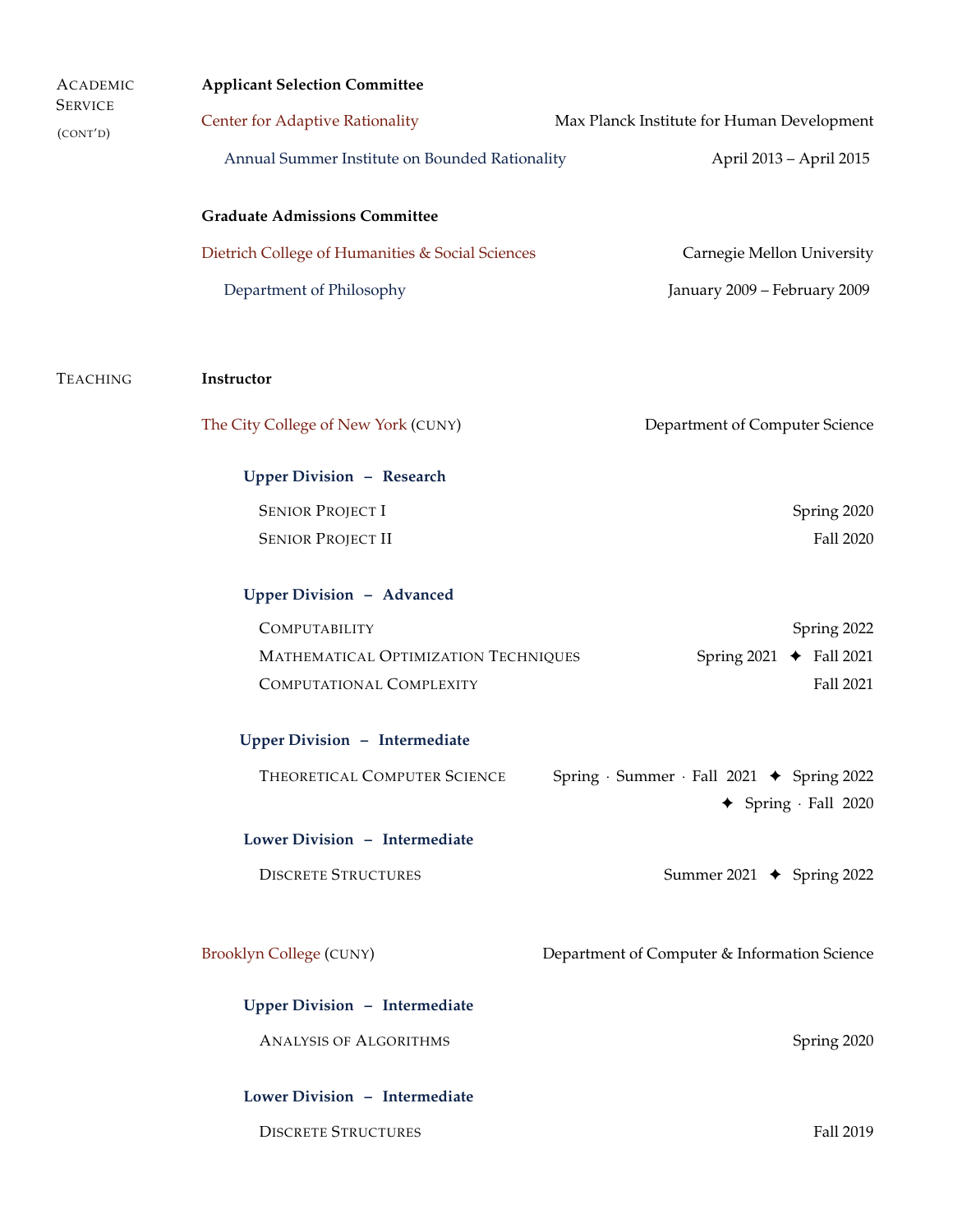| <b>TEACHING</b> | Ludwig-Maximilians-Universität München                                                     | Munich Center for Mathematical Philosophy                                             |  |  |  |
|-----------------|--------------------------------------------------------------------------------------------|---------------------------------------------------------------------------------------|--|--|--|
| (CONT'D)        | Graduate & Undergraduate Hybrid                                                            |                                                                                       |  |  |  |
|                 |                                                                                            | MODELS OF BELIEF AND DECISION (with G. Wheeler)<br>Spring 2016                        |  |  |  |
|                 | <b>Carnegie Mellon University</b>                                                          | Department of Philosophy                                                              |  |  |  |
|                 | Lower Division - Intermediate                                                              |                                                                                       |  |  |  |
|                 | <b>INTRODUCTION TO PHILOSOPHY</b>                                                          | Spring $\cdot$ Summer 2010 $\blacklozenge$ Spring 2011<br>$\triangleleft$ Summer 2009 |  |  |  |
|                 | ARGUMENTS AND LOGICAL ANALYSIS                                                             | Summer 2007                                                                           |  |  |  |
|                 | Messmer High School                                                                        | Department of Mathematics                                                             |  |  |  |
|                 | <b>HONORS PRECALCULUS</b>                                                                  | Spring 2018                                                                           |  |  |  |
|                 | <b>ALGEBRA</b>                                                                             | Spring 2018                                                                           |  |  |  |
|                 | <b>Guest Lecturer</b>                                                                      |                                                                                       |  |  |  |
|                 | Carnegie Mellon University                                                                 | Department of Philosophy                                                              |  |  |  |
|                 | LOGIC AND ARTIFICIAL INTELLIGENCE (E. Pacuit)                                              | Fall 2011                                                                             |  |  |  |
|                 | MODAL LOGIC (H. Arló-Costa)                                                                | Spring 2010 $\triangle$ Spring 2011                                                   |  |  |  |
|                 | <b>Teaching Assistant</b>                                                                  |                                                                                       |  |  |  |
|                 | <b>Carnegie Mellon University</b>                                                          | Center for Formal Epistemology                                                        |  |  |  |
|                 | PHILOSOPHICAL LOGIC AND FORMAL EPISTEMOLOGY (H. Arló-Costa)                                | Summer 2010                                                                           |  |  |  |
|                 | <b>Carnegie Mellon University</b>                                                          | Department of Philosophy                                                              |  |  |  |
|                 | INTRODUCTION TO PHILOSOPHY (J. Mumma, M. Harrell)                                          | Fall 2006 $\blacklozenge$ Fall 2007                                                   |  |  |  |
|                 | University of Wisconsin-Madison<br>Division of Diversity, Equity & Educational Achievement |                                                                                       |  |  |  |
|                 | PEOPLE PROGRAM                                                                             | Summer 2002                                                                           |  |  |  |
|                 | Instructor/Tutor                                                                           |                                                                                       |  |  |  |
|                 |                                                                                            |                                                                                       |  |  |  |
|                 | University of Wisconsin-Madison                                                            | Center for Educational Opportunity                                                    |  |  |  |
|                 | TRIO PROGRAM                                                                               | August 2002 - December 2005                                                           |  |  |  |